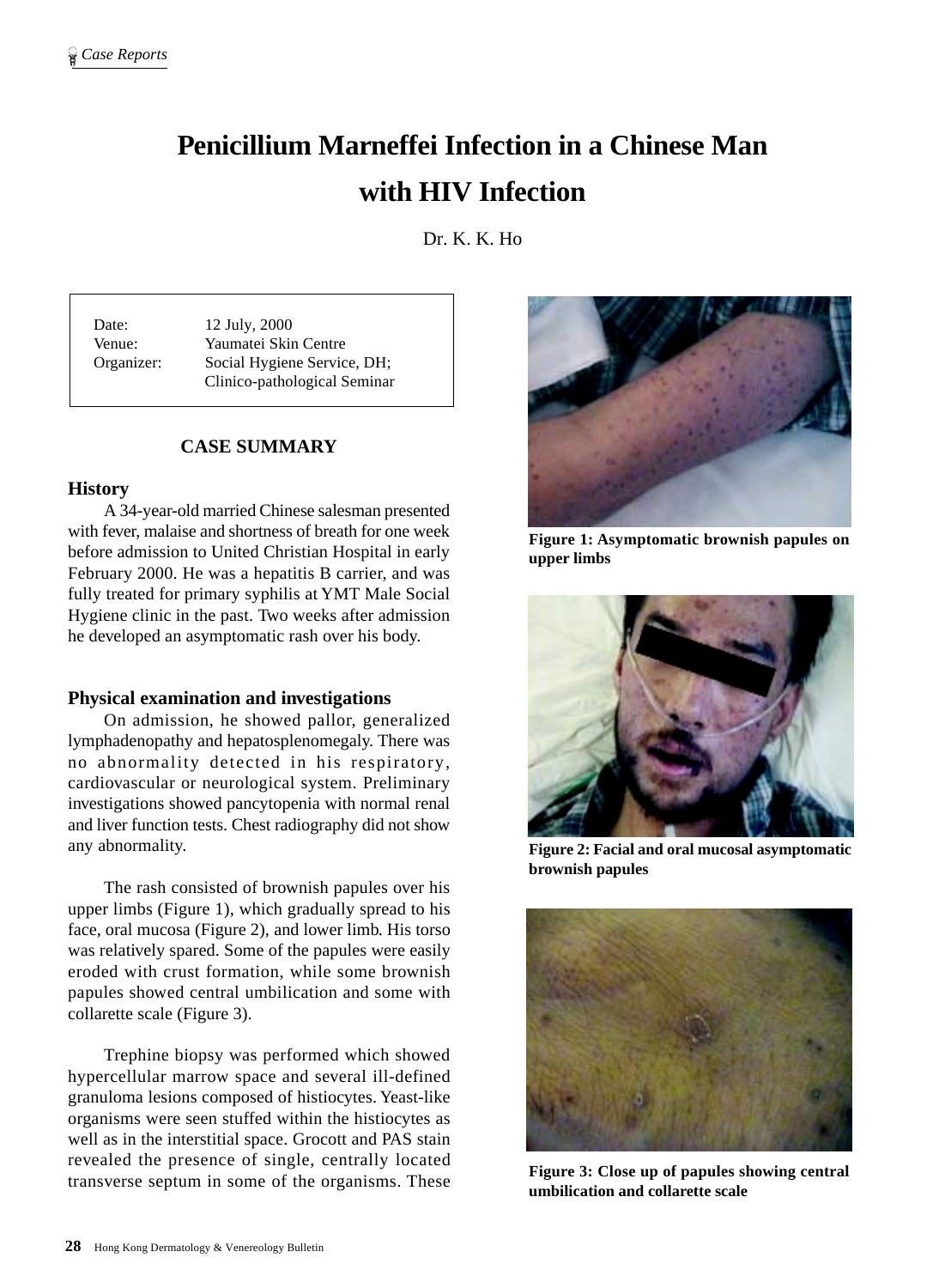features were consistent with penicillium marneffei species. ZN stain was performed, but did not reveal any acid-fast bacilli.

Skin biopsy showed large amount of fungal organisms in the epidermis and dermis. Little inflammatory cell was seen. Grocott stain of the organism showed morphology consistent with penicillium marneffei (Figure 4).

Subsequently, blood culture grew penicillium marneffei and HIV antibody was positive with CD4 count four cells per ul.

## **Diagnosis**

A case of disseminated penicillium marneffei infection with mucocutaneous involvement was diagnosed.

## **Differential diagnosis**

This included infective causes (such as disseminated tuberculosis and deep fungal infection, such as histoplasmosis, crytococcosis, coccidiodomycosis and penicilliosis) and haematological malignancies with mucocutaneous involvement (such as non-Hodgkin lymphoma and acute leukaemia).

## **Treatment**

He responded to parental amphotericin B followed by oral itraconazole. Recovery occurred with oral itraconazole, septrin and highly active anti-retroviral therapy.

## **REVIEW ON PENICILLIUM MARNEFFEI**

Penicillium marneffei was first isolated from the liver of a bamboo rat in Vietnam in 1956.<sup>1</sup> It is a dimorphic fungus, which is endemic in Southeast Asia, Thailand, southern China including Hong Kong.2,3 The first reported human infection with penicillium marneffei was in a 61-year-old retired missionary with Hodgkin lymphoma who lived in Southeast Asia in 1973.4

Cases of disseminated penicillium marneffei infection in HIV infected patients were first reported in 1988.5 By 1995, the number of reported disseminated Penicillium marneffei infection in HIV infected patient rose up to over 1300 cases in Chiang Mai,<sup>6</sup> the largest province in Northern Thailand, a period during which the number on AIDS cases in Thailand rose 13 fold.7

Supppararpinyo K. reported the largest case series of penicillium marneffei with mucocutaneous involvement in 1994.8 He collected 80 culture confirmed Penicillium marneffei infected patients. Most of them were HIV antibody positive from August 1987 to June 1992 at Chiang Mai University Hospital. The common presenting symptoms and signs were listed in Table 1.

**Table 1. The common presenting symptoms and signs of penicillium marneffei infected patients**

| <b>Symptoms</b> | Frequency |
|-----------------|-----------|
| Fever           | 92%       |
| Anaemia         | 77%       |
| Weight loss     | 76%       |
| Skin lesions    | 71%       |



**Figure 4: Skin biopsy shows fungal organisms of penicillium marneffei: Grocott and H&E (By courtesy of Dr Y. H. Hui, Department of Pathology, UCH)**